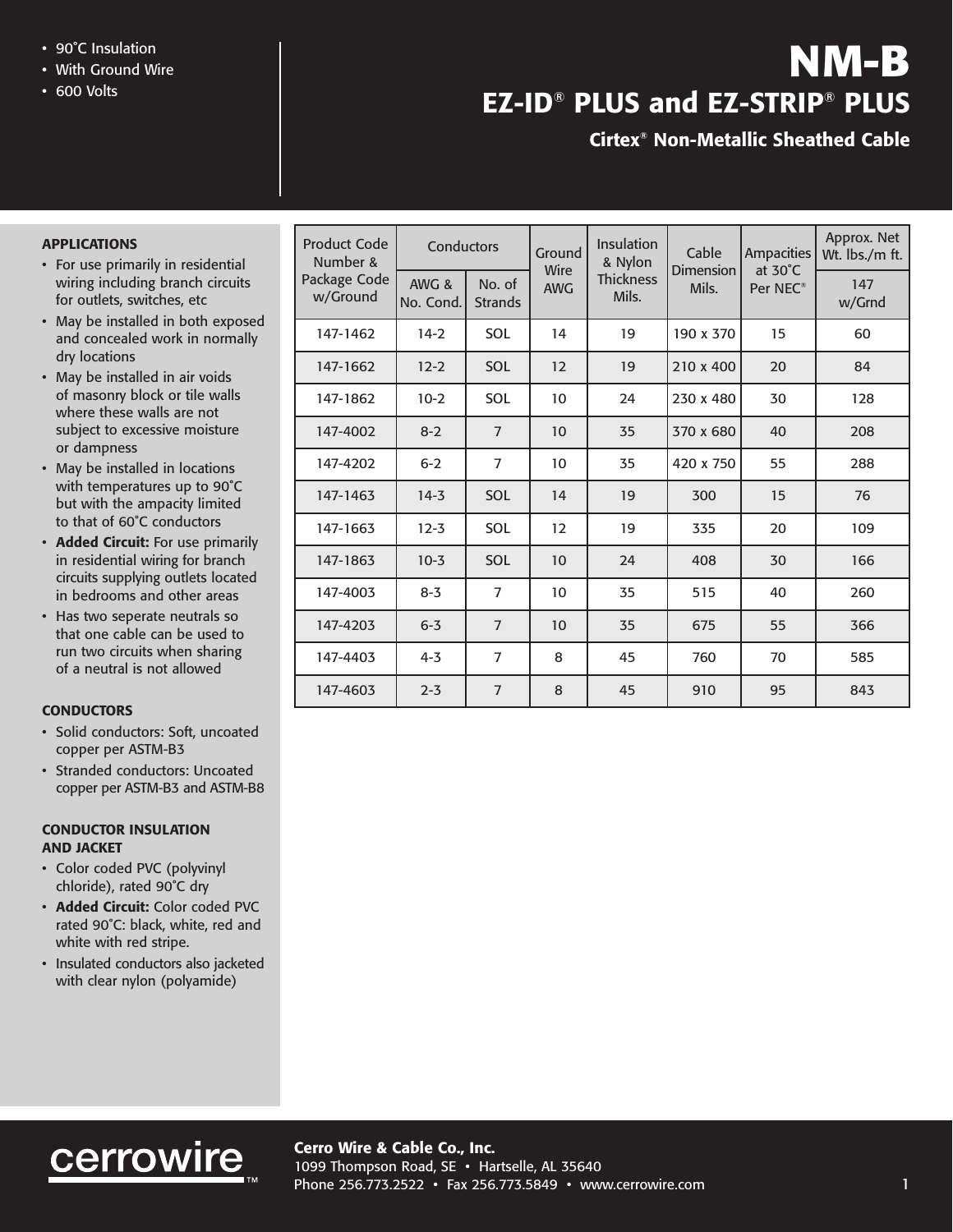- 90˚C Insulation
- With Ground Wire
- 600 Volts

# **NM-B EZ-ID**® **PLUS and EZ-STRIP**® **PLUS**

# **Cirtex® Non-Metallic Sheathed Cable**

## **GROUNDING CONDUCTOR**

• Soft, uncoated copper per ASTM-B3

## **ASSEMBLY**

- Two conductor constructions have the insulated conductors laid parallel. Ground wire is wrapped with paper and laid parallel between the insulated conductors. The entire construction is wrapped with a paper separator before applying the jacket
- Three conductor constructions have the insulated conductors twisted together. Ground wire is wrapped with paper and twisted together with the insulated conductors.

### **JACKET**

- 30 mil thick PVC (polyvinyl chloride) jacket applied over the complete assembly
- 14-2 & 14-3 w/ground: white 12-2 & 12-3 w/ground: yellow 10-2 & 10-3 w/ground: orange 8 AWG and larger: black
- **Added Circuit:** 14-2-2 w/ground: white 12-2-2 w/ground: yellow

#### **INDUSTRY STANDARDS**

- UL 83 (insulated conductors) File No. E15119
- UL 719 Non-Metallic Sheathed Cable - File No. E9810
- ASTM-B3
- ASTM-B8
- Federal Specification A-A-59544
- NFPA70: National Electrical Code®

| Package Code        | D                    | $\mathsf G$          | J                    | J            | K          | ${\sf P}$  |
|---------------------|----------------------|----------------------|----------------------|--------------|------------|------------|
| w/Ground AWG Size   | 125' coil<br>wrapped | 250' coil<br>wrapped | 500' coil<br>wrapped | 500' reel    | 1000' reel | 5000' reel |
| 14-2 Sol (147-1462) |                      | X                    | X                    |              |            |            |
| 12-2 Sol (147-1662) |                      | X                    | X                    |              |            |            |
| 10-2 Sol (147-1862) |                      | X                    |                      |              |            |            |
| 8-2 Str             | X                    |                      |                      | X            | X          |            |
| $6-2$ Str           | X                    |                      |                      | X            | X          |            |
| 14-3 Sol (147-1463) |                      | $\mathsf{X}$         | $\mathsf{X}$         |              |            |            |
| 12-3 Sol (147-1663) |                      | X                    |                      |              |            |            |
| 10-3 Sol (147-1863) |                      | X                    |                      |              |            |            |
| 8-3 Str             | X                    | X                    |                      | X            | X          |            |
| $6-3$ Str           | X                    |                      |                      | $\mathsf{X}$ | X          |            |
| 4-3 Str             |                      |                      |                      | X            | X          |            |
| $2-3$ Str           |                      |                      |                      | X            |            |            |